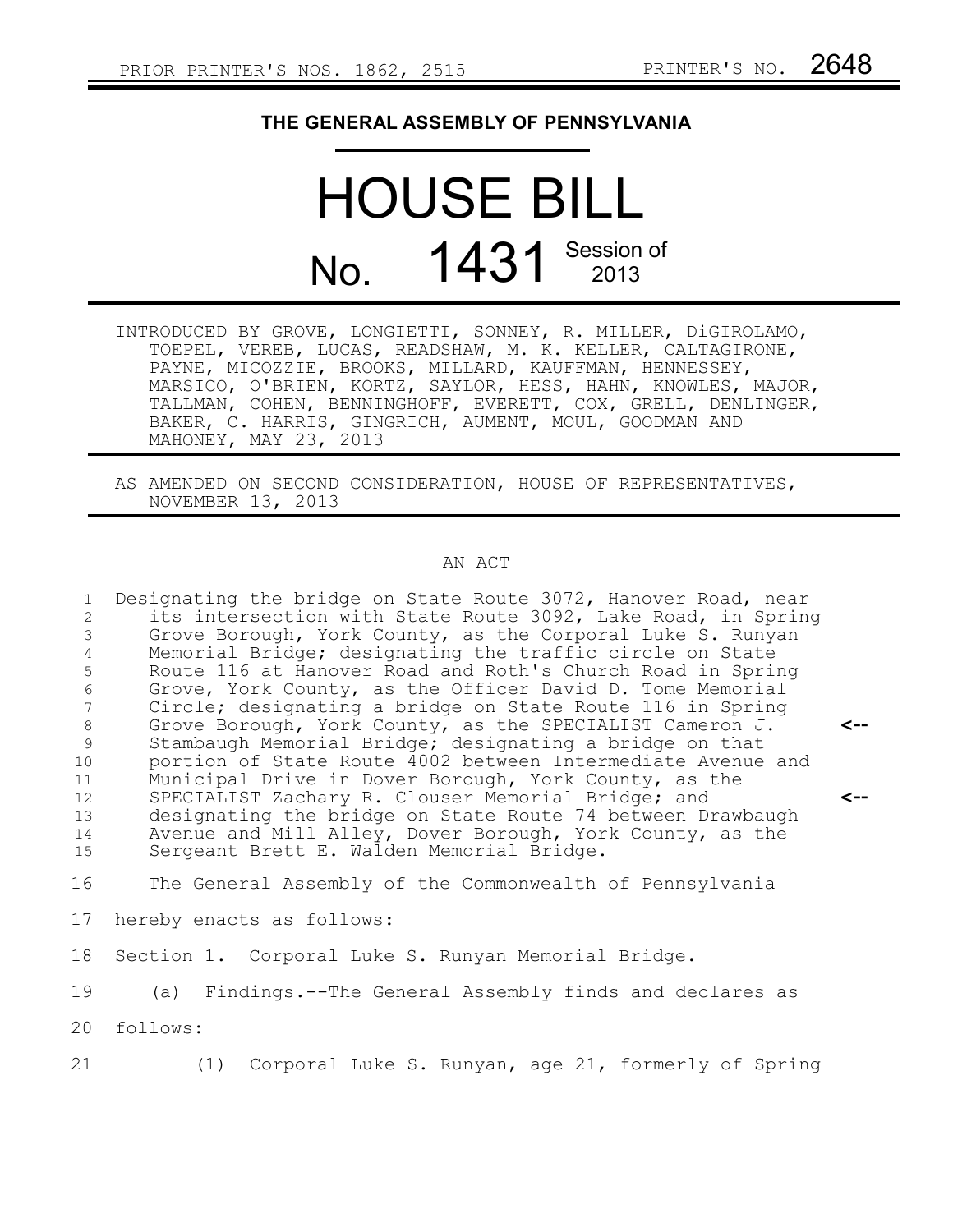Grove Borough, York County, was killed in combat on February 17, 2008, in Diyala Province, Iraq while serving as a squad leader with the United States Army. 1 2 3

(2) Corporal Runyan was killed during a dismounted engagement with insurgents while coming to the aid of another Army unit. 4 5 6

(3) Corporal Runyan was born on June 17, 1986, in York. He was a 2004 graduate of Spring Grove Area High School. After graduation, Luke S. Runyan immediately enlisted in the United States Army. 7 8 9 10

(4) Corporal Runyan is survived by his wife, Courtney, and daughter, Brynn, who reside in Renton, Washington. 11 12

(b) Designation.--The bridge located on State Route 3072, Hanover Road, near its intersection with State Route 3092, Lake Road, in Spring Grove Borough, York County is hereby designated the Corporal Luke S. Runyan Memorial Bridge. 13 14 15 16

(c) Signs.--The Department of Transportation shall erect and maintain appropriate signs displaying the name of the bridge to traffic in both directions on the bridge. 17 18 19

Section 2. Officer David D. Tome Memorial Circle. 20

(a) Findings.-- 21

(1) Police officer David D. Tome was killed in the line of duty on Tuesday, October 21, 2008, in Franklin Township, York County, while serving as a member of the Northern York County Regional Police Department. He was 31 years of age. 22 23 24 25

(2) Officer Tome left behind his wife of seven years, Dody, and two children, Elijah and Joslyn Tome. 26 27

(3) Officer Tome was a native of York and a 1996 graduate of Spring Grove Area High School. He graduated in 2003 from Harrisburg Area Community College's 83rd Police 28 29 30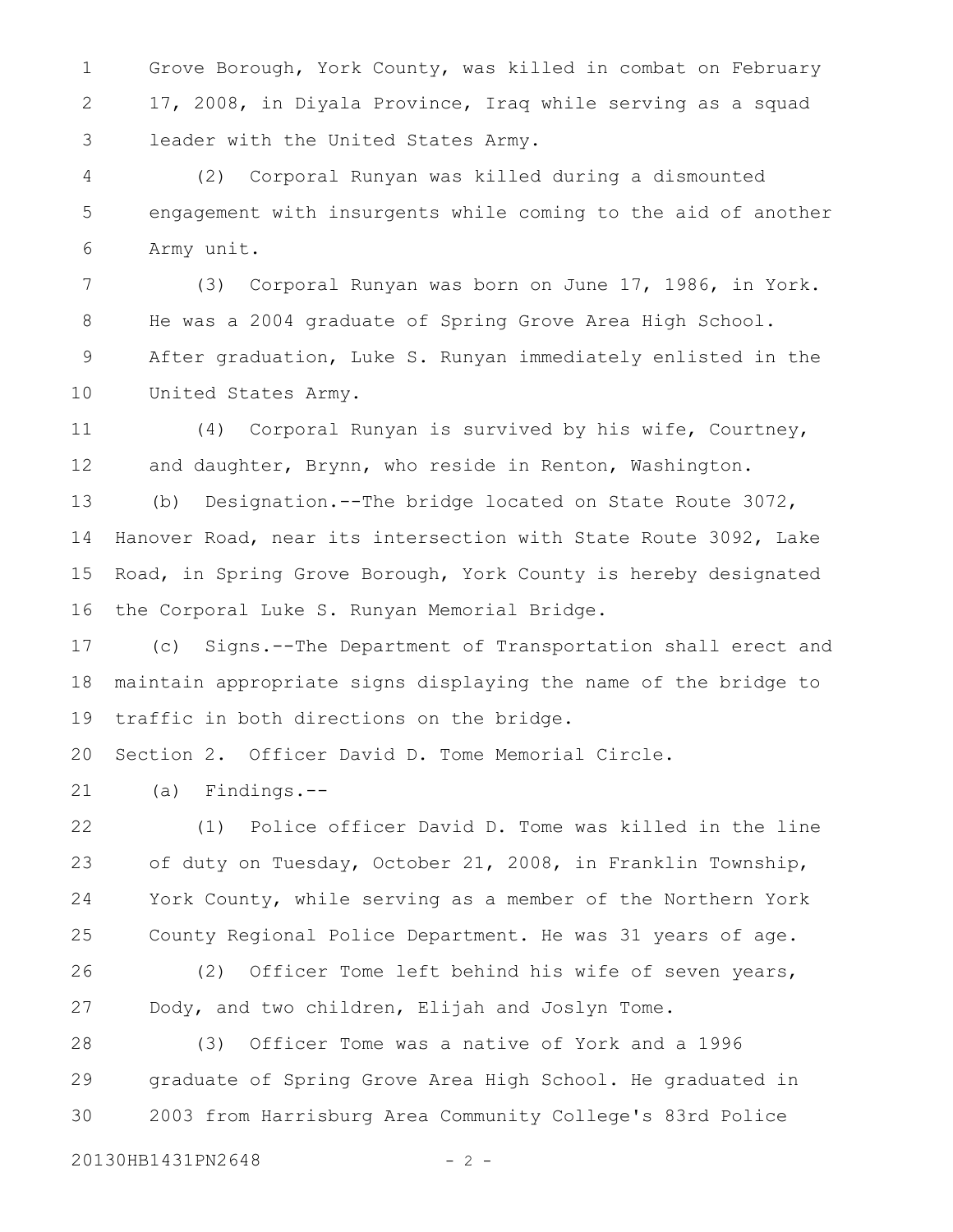Academy. 1

(4) Officer Tome served five years with the Northern York County Regional Police Department. 2 3

(b) Designation.--The traffic circle located on State Route 116 at Hanover Road and Roth's Church Road in Spring Grove, York County, is hereby designated the Officer David D. Tome Memorial Circle. 4 5 6 7

(c) Signs.--The Department of Transportation shall erect and maintain appropriate signs displaying the name of the traffic circle to approaching traffic. 8 9 10

Section 3. SPECIALIST Cameron J. Stambaugh Memorial Bridge. (a) Findings.-- **<--** 11 12

(1) United States Army Specialist Cameron J. Stambaugh, age 20, was killed in action while serving his country in Afghanistan on July 8, 2012. 13 14 15

(2) Born May 28, 1992, in York, Stambaugh was a 2010 graduate of Spring Grove Area High School. 16 17

(3) Stambaugh served in the Army's 978th Military Police Company of Fort Bliss and was stationed in Afghanistan. 18 19

(4) He is survived by his parents and by his wife, Jackie. **<--** 20 21

**<--**

(b) Designation.--The bridge located on State Route 116 in Spring Grove Borough, York County, is hereby designated the SPECIALIST Cameron J. Stambaugh Memorial Bridge. 22 23 24

(c) Signs.--The Department of Transportation shall erect and maintain appropriate signs displaying the name of the bridge to traffic in both directions on the bridge. 25 26 27

Section 4. SPECIALIST Zachary R. Clouser Memorial Bridge. (a) Findings.-- **<--** 28 29

(1) Specialist Zachary Ryan Clouser, age 19, was killed 20130HB1431PN2648 - 3 -30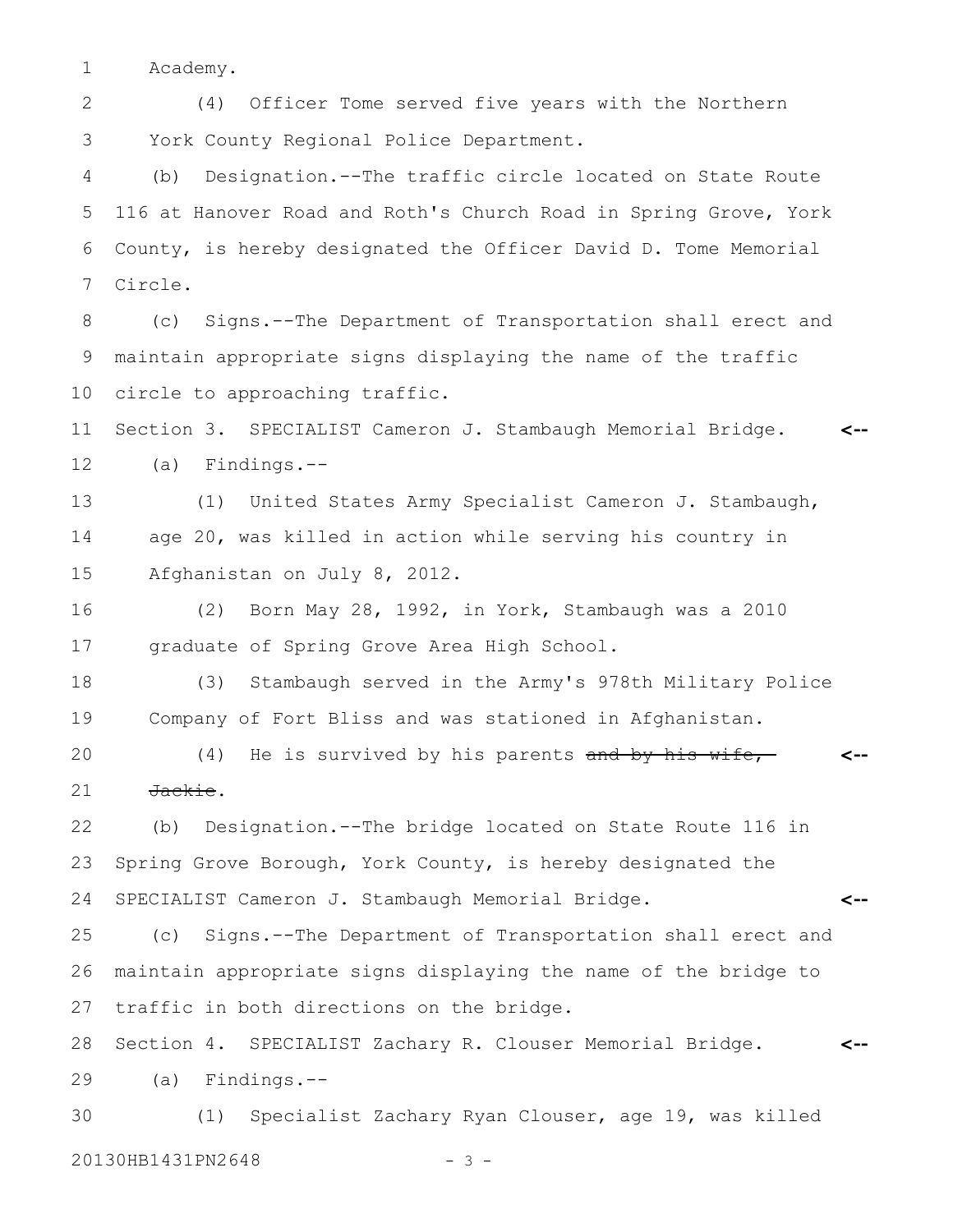in action on July 18, 2007, in Iraq while serving with the United States Army in support of Operation Iraqi Freedom. 1 2

(2) Specialist Clouser graduated from Dover Area High School in 2005 and enlisted in the United States Army on September 27, 2005. 3 4 5

(3) After completing training in Fort Benning, Georgia, Specialist Clouser was assigned in February of 2006 to 1st Platoon, "Apache" Company, 1st Battalion, 26th Infantry "Blue Spaders" in Schweinfurt, Germany, as an M2A2 Bradley Fighting Vehicle Driver. 6 7 8 9 10

(4) Specialist Clouser deployed to Iraq on August 6, 2006, and participated in numerous combat patrols in northeast Baghdad and Adhamiyah, Iraq. He served as both his platoon sergeant's M1151 Up-Armor HMMWV Machine Gunner and M2A2 Bradley Fighting Vehicle Gunner. 11 12 13 14 15

(5) Specialist Clouser was posthumously awarded the Bronze Star Medal, the Purple Heart and the Combat Infantryman Badge. His other decorations include the Army Commendation Medal, National Defense Service Medal, Iraq Campaign Medal, Global War on Terrorism Service Medal, Army Service Ribbon and Overseas Service Ribbon with Numeral 2. 16 17 18 19 20 21

(6) Born August 6, 1987, in York, Specialist Clouser was the son of Kevin Clouser and stepmother Ginger Asper Clouser of West York, and Debra Etheridge and stepfather Ronald Etheridge of Dover. 22 23 24 25

(b) Designation.--The bridge located on State Route 4002 between Intermediate Avenue and Municipal Drive in Dover Borough, York County, is hereby designated the SPECIALIST Zachary R. Clouser Memorial Bridge. 26 27 28 29

**<--**

(c) Signs.--The Department of Transportation shall erect and 20130HB1431PN2648 - 4 -30